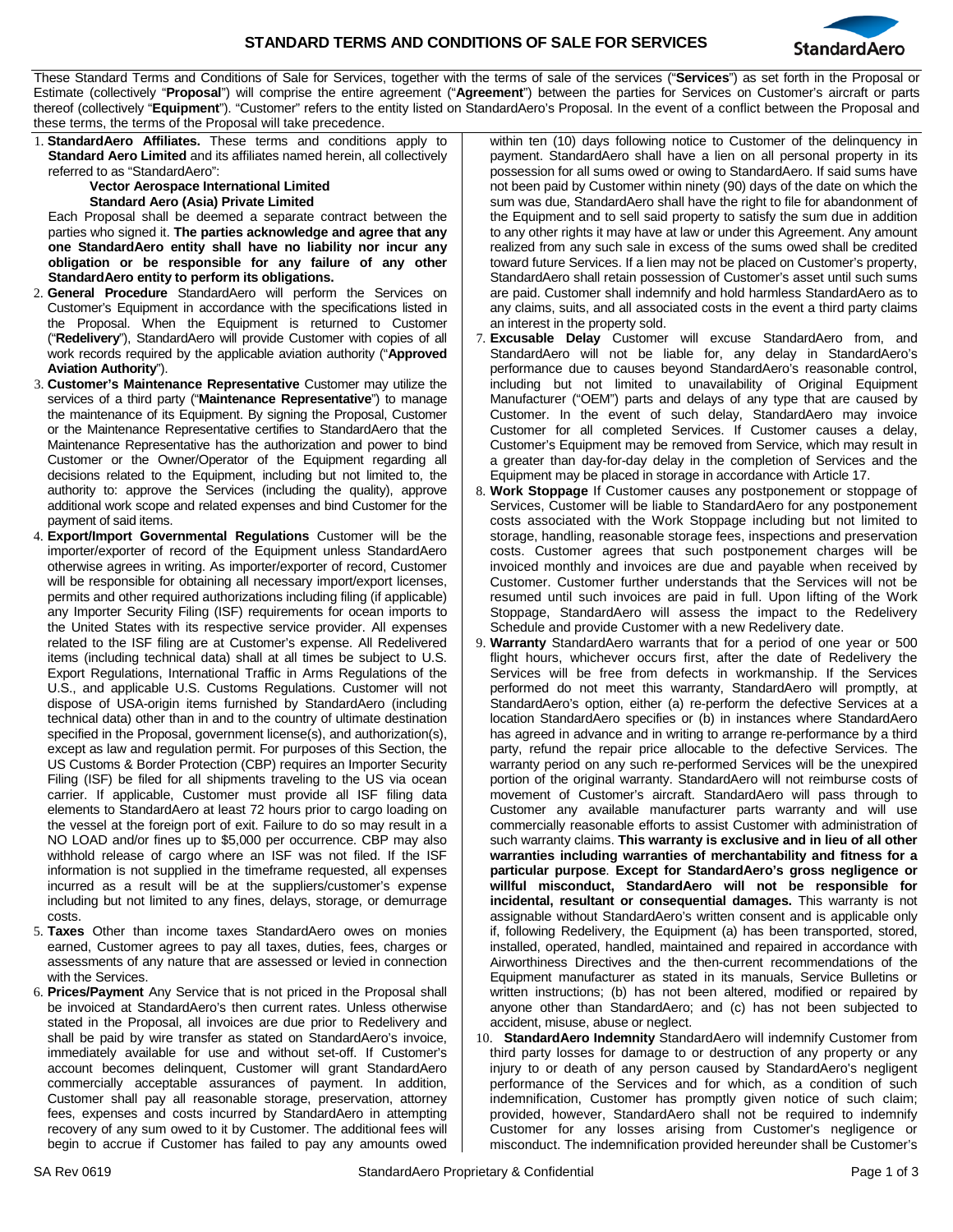

sole and exclusive remedy for such third party losses. StandardAero shall indemnify Customer from and against all losses resulting in injuries or damages suffered by employees of StandardAero to the extent they arise from performance of the Services hereunder.

- 11. **Customer Indemnity** Customer will indemnify StandardAero from third party losses for damage to or destruction of any property (including the Equipment) or any injury to or death of any person caused by Customer's use, operation, repair, maintenance, or disposition of the Equipment; provided, however, Customer shall not be required to indemnify StandardAero for any losses caused by StandardAero's negligence or misconduct in its performance of the Services. Customer shall indemnify StandardAero from and against all losses resulting in injuries or damages suffered by employees of Customer and Customer's Maintenance Representative while on the premises of StandardAero.
- 12. *Limitation of Liability* **The total liability of StandardAero shall not exceed the dollar value of the amounts paid by Customer for the Services provided. Neither Party shall be liable for indirect, special, incidental, punitive or consequential damages including, without limitation, loss of use, revenue or diminution of value whether as a result of breach of contract, warranty and any other claims at law or in equity including claims for fraud or tort. This limitation of liability shall not apply to instances of gross negligence or willful misconduct by StandardAero or to the indemnity obligations stipulated in this agreement.**
- 13. **Customer Insurance** If StandardAero is providing Services on Customer's Aircraft, Customer shall, at its expense, procure, maintain and keep in full force and effect hull insurance to protect the value of the Equipment. Additionally, Customer shall, at its expense, for the same duration, procure, maintain and keep in full force and effect a general liability policy with minimum limits of \$100,000,000.00 per occurrence, and will name StandardAero as an additional insured. All Customer policies will be endorsed to waive any and all subrogation against StandardAero. Before Services commence, Customer will provide StandardAero with Certificates of Insurance evidencing the waiver of subrogation and providing that the insurance may not be cancelled without 30 days prior written notice to StandardAero. Customer's failure to provide a Certificate of Insurance does not relieve Customer of the obligations stated herein. Customer acknowledges that StandardAero is not liable for loss of the Aircraft or other damage to property, personal injury or death of any person, while the Aircraft is in flight unless such occurrence is solely caused by a product or component improperly repaired by StandardAero under the terms of this Agreement. For purposes of this clause, the term "in flight" is defined as the time period commencing when the Aircraft moves forward in taking off or attempting to take-off for air transit, while in the air and until the Aircraft comes to rest after landing. Furthermore, StandardAero shall not be liable for damage to the Aircraft while in the care, custody or control of StandardAero if such damage was a result of an Act of God or reasons beyond the control of StandardAero unless such damage is due to the negligence or misconduct of StandardAero.
- 14. **StandardAero Insurance** StandardAero, at its expense, will maintain until Redelivery of the Equipment the following insurance coverage: Aviation Products Liability including Aviation Premises, Products and Completed Operations and Hangarkeepers Liability for a Combined Single Limit Bodily Injury and Property Damage in the amount of \$200,000,000 each occurrence (aggregate in respect of products liability).
- 15. **Confidentiality** The parties shall treat as strictly confidential all provisions of this Agreement and any information disclosed by one party to the other in furtherance of this Agreement, with the exception that the receiving party may share information in the following limited circumstances: (a) to its employees or professional advisors on a strictly need-to-know basis and only after, as applicable: i) advising its such employees of the requirements of this provision; or ii) having any such third party(ies) sign a nondisclosure agreement; (b) as may be required to be disclosed for an investigation by a governmental authority or other mandatory legal process only to the extent legally required and only after giving notice to the disclosing party with sufficient time to allow that party

to commence a legal process to limit such disclosure; (c) is in the public domain through no breach of the confidentiality obligations contained herein; (d) was independently developed by the receiving party supportable by documentation; or (e) to the extent reasonably required to be disclosed to commence, in furtherance of, or to enforce any rights or obligations of a party under this Agreement or any judgment arising out of, any court proceeding or other dispute resolution proceeding related this Agreement..

- 16. **Termination** Either Party may terminate this Agreement upon thirty (30) days written notice for breach of any material provision, unless such breach is cured within the thirty (30) days. StandardAero may terminate this Agreement immediately if Customer (a) fails to make any of the required payments when due, (b) makes any agreement with Customer's creditors due to Customer's inability to make timely payment of Customer's debts, (c) enters into compulsory or voluntary liquidation, (d) becomes insolvent, or (e) becomes subject to the appointment of a receiver of all or a material part of Customer's assets. Upon any such termination, Customer will not be relieved of Customer's obligation to pay for Services performed and Customer's Equipment may be placed into storage in accordance with Article 17.
- 17. **Risk of Loss** Risk of loss or damage to the Equipment will pass to Customer upon Redelivery. If Customer's Equipment cannot be Redelivered when ready due to Customer's 1) act or failure to act, including but not limited to, the failure to make payment 2) refusal to accept Redelivery, or 3) request that Redelivery not be made when otherwise ready, risk of loss shall pass to Customer upon the placement of the Equipment in storage (whether stored in StandardAero's facility, parked or moved to any other storage location). In such event, all reasonable expenses StandardAero incurs for activities such as, but not limited to, preparation for placement into storage, handling, reasonable storage fees, inspection and preservation will be due and payable on receipt of StandardAero's invoice. Customer will be liable for all insurance costs and will indemnify StandardAero for all costs associated with such storage or parking, including delay, lost opportunities and profits from Customer's failure to vacate an available slot in StandardAero's facilities.
- 18. **Customer Furnished Material** Consistent with the charges specified in the Proposal, Customer may supply agreed parts to StandardAero if the part is: (a) furnished with an Approved Aviation Authority serviceability tag; (b) ready for immediate use; and (c) Customer signs necessary waivers if the parts are not OEM approved. If Customer's delay in providing parts delays StandardAero's performance, StandardAero may supply the parts at Customer's expense. StandardAero disclaims all liability for such parts and Customer will indemnify StandardAero from and against any and all claims, demands, losses, costs and expenses for the performance of such parts.
- 19. **Dispute Resolution and Governing Law** This Agreement shall be governed by the laws of the State of New York, (excluding its conflict of law provisions, the UN Convention on Contracts for the International Sale of Goods, and any laws which govern the validity, perfection, or creation of any lien or security interest hereunder and the exercise of rights or remedies with respect of such lien or security interest for a particular item which will be governed by the laws of the applicable jurisdiction pertaining to liens). If the Parties are unable to amicably resolve any dispute within sixty (60) days, the dispute will be settled by binding arbitration in accordance with the Commercial Arbitration Rules of the International Chamber of Commerce in a mutually agreed location. Either Party may take appropriate legal action as may be required for the enforcement of such arbitration award.
- 20. **Subcontracting** StandardAero has the right to subcontract any Service to any subcontractor that is properly certified by the Approved Aviation Authority. StandardAero will pass through to Customer all available warranties and use commercially reasonable efforts to assist Customer in administering any warranty claim. In the event that Customer requires Customer's choice of subcontractor, Customer will: (1) contract directly with them; (2) verify provision of adequate insurances of the types and values StandardAero requires; (3) verify compliance with all security measures of the applicable facility; and (4) indemnify StandardAero from and against any claim that arises from their performance of services or presence in StandardAero's facility.
- 21. **Assignment** This Agreement may not be assigned without the prior written consent of the other party, except that Customer's consent will not